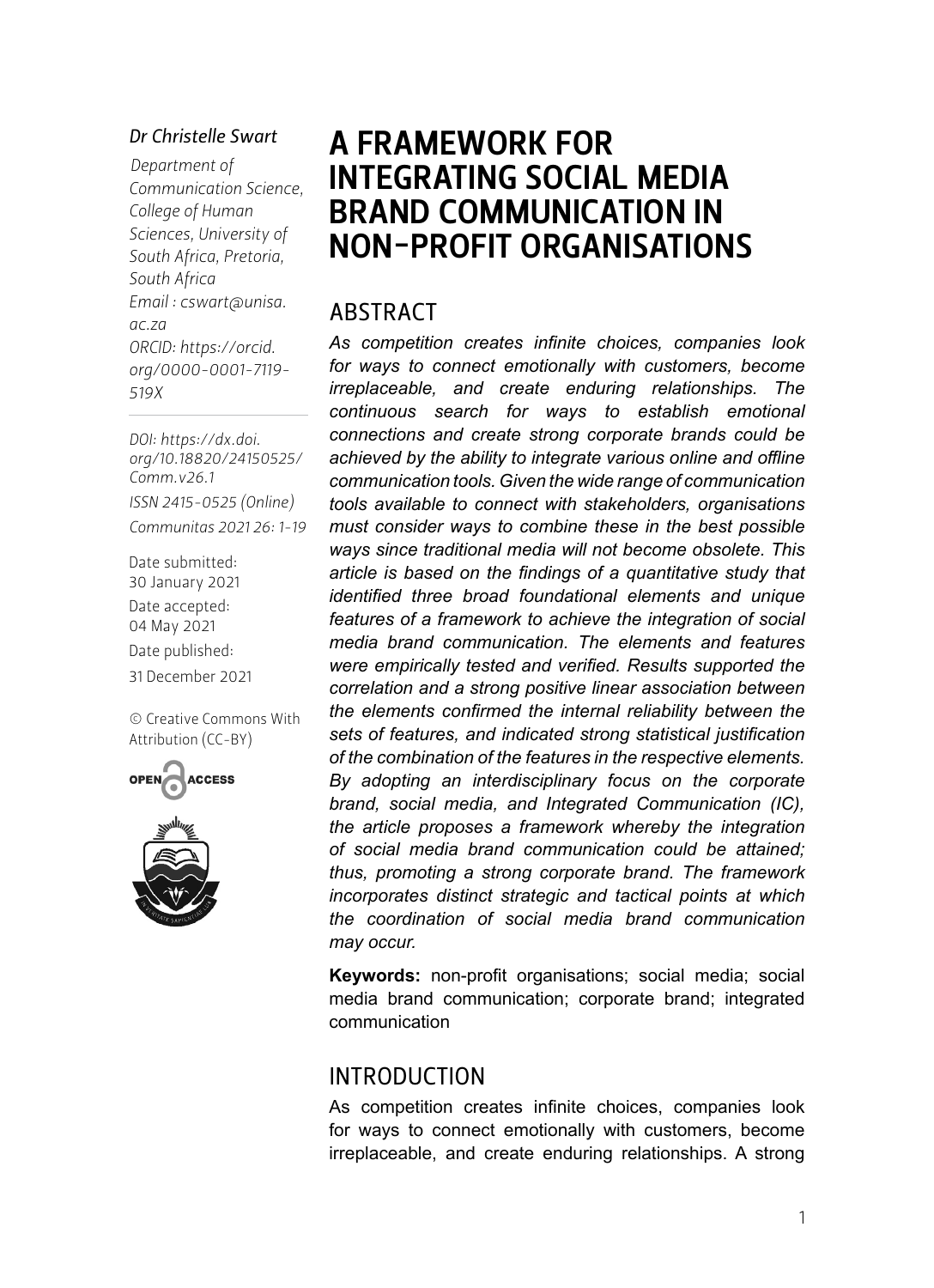brand portrays the "face" of the organisation that makes it stand out in a densely crowded marketplace; thereby allowing people to become attached to it, to trust it, and to believe in its superiority (Langmade 2020). A strong corporate brand is particularly beneficial for valuable and lasting relationships (Vernuccio 2014: 211).

Organisations in the non-profit sector depend largely on strong brands that permit them to be distinctive and create positive impressions thereof (Daw *et al*. 2011: 3-4, 20). Moreover, organisations in this sector are required to operate in the same business environment as for-profits and vie with similar organisations to attain their organisational objectives and promote their causes. Daw *et al*. (2011: 20) view a brand as the organisation's most valuable asset, comprising a "collection of perceptions about an organisation, formed by every communication, action, and interaction". There is a continuous search for ways to establish emotional connections and create lasting relationships with stakeholders; in this regard, a key principle is deemed to be the ability to utilise a variety of communication tools, both online and offline, in an integrated way (Daw *et al*. 2011: 30). The prominence of stakeholders and their perceptions of and relations with the non-profit organisation necessitate a more substantial involvement of the organisation as opposed to earlier views that merely called for the coordination of some communication elements (Duncan 2005). The value of stakeholders in achieving social media integration and sustaining social media brand communication features distinctly in the framework presented in this article.

The above assertions reveal that communication is seemingly intrinsically related to the success of non-profit brands and incorporates the ways in which a brand connects and interacts holistically with stakeholders, including the message content used to convey desired brand messages (cf. Abratt & Kleyn 2012: 1055). Holtzhausen (2008) and Niemann (2005) confirm the worth of an integrated communication (IC) approach to gain an advantage over competitors, which accentuates the benefit of using communication with stakeholders in an organised way.

When brands and stakeholders connect and share on social media, it is described as engagement or interaction that, in line with the objectives of corporate branding, aims to create emotional bonds crucial to the development of relationships. The ways in which organisations connect with stakeholders are perceived to include tangible presentations or touchpoints and intangible elements that organisations purposely put forward (cf. Langmade 2020). Collectively, these can be referred to as communication touchpoints and they incorporate numerous organisation-wide endeavours, ranging from expressing the organisation's standpoint pertaining to the environment and broader societal issues, its conduct towards its workforce, the total behaviour of all employees, and all communication efforts. It is also termed a brand persona (*ibid*.).

Given the wide range of communication tools available to connect with stakeholders, it is vital that organisations consider how to combine these in the best possible ways, as traditional media will not become obsolete.

Against this background, this article mainly aims to report on research into concepts for a conceptual framework for the integration of non-profit organisations' social media brand communication. The research adopted an interdisciplinary focus on social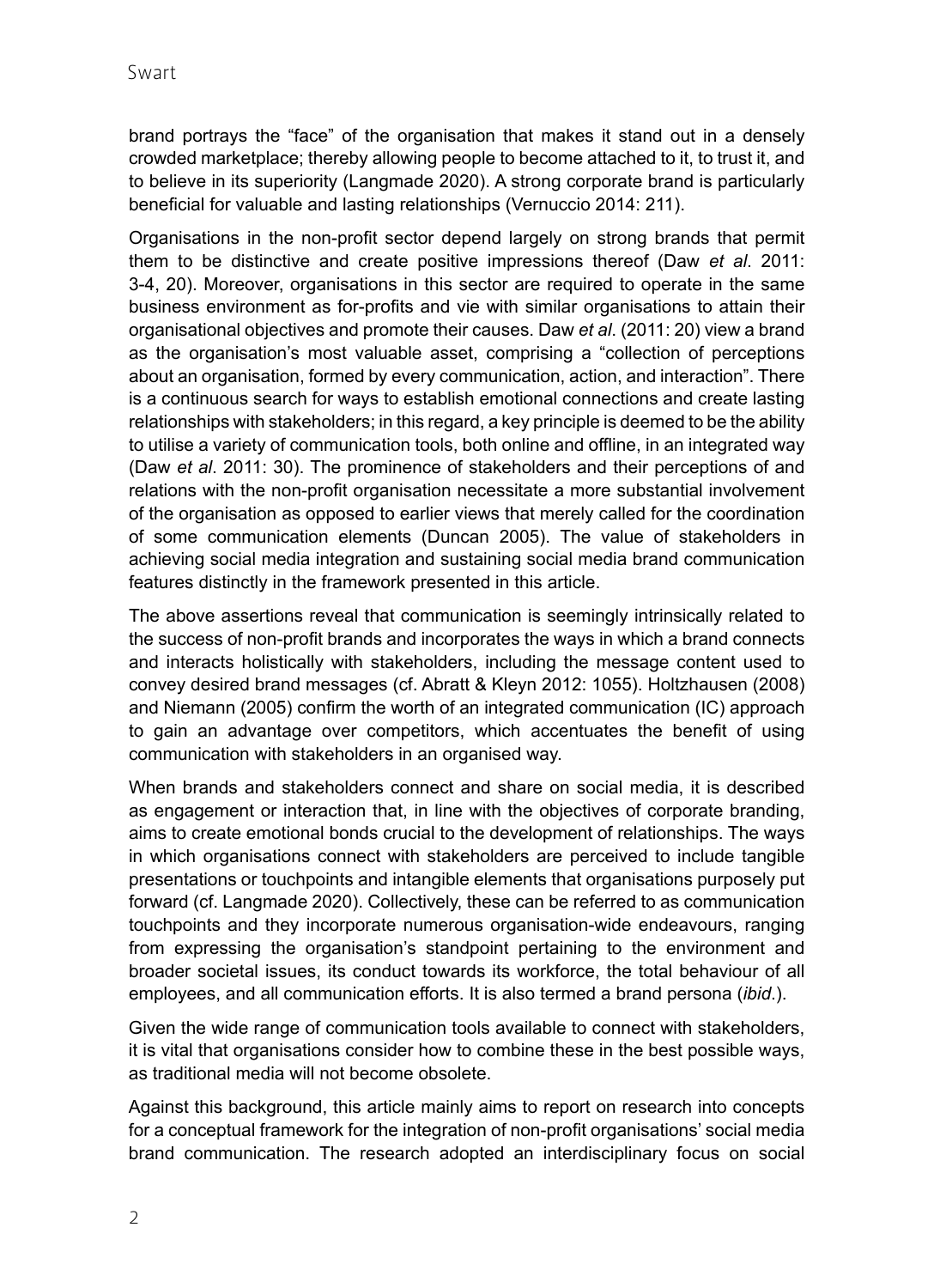media, the corporate brand and IC, primarily because social media can be applied in different contexts. The lack of an individual theory of social media compelled the researcher to consider classical perspectives on human action, as well as contemporary perspectives on human action and interaction, symbolic interaction and social presence. This served as the theoretical framework for the study.

## KEY CONCEPTS

# Social media (SM)

Following a search of the diverse definitions and descriptions of the social media concept in the literature, and for the purposes of the current study, social media is defined as an interactive online platform that enables organisations and stakeholders to readily connect and interact in various ways.

# An integrated approach to social media brand communication

Insight into the coordination of an organisation's communication revealed various concepts, of which IC and communication integration (CI) are prominent. In searching for a definition of an integrated approach to social media brand communication, and considering the interdisciplinary focus of the study, it is proposed that it be defined as a philosophy of integration to achieve synergy and consistency of the communication endeavours of non-profit organisations on social media platforms (cf. Cornelissen 2013; Johansen & Andersen 2012).

## Corporate brand

The premise of this article is that a favourable corporate brand permits the organisation to build a trustworthy corporate brand and a good reputation that allow non-profit organisations to reach their strategic business objectives. A favourable corporate brand is perceived as the "visual, verbal and behavioural expression of an organisation's unique business model" (Knox & Bickerton 2003: 1013) and represents the organisation as a whole, including all its products or services.

According to views expressed in the literature, corporate brand is defined as the point of interaction between the organisation and its stakeholders, with communication fundamental to create positive associations and impressions (cf. Urde 2013: 744).

## Corporate brand communication and social media brand communication

Ouwersloot and Duncan (2008: 65) assert that touch points refer to the numerous ways in which an organisation communicates or connects with its stakeholders, as these concurrently provide ways to expose stakeholders to the brand message. These touch points include the corporate identity, image and reputation. The researcher defines corporate brand communication as the numerous ways or touchpoints whereby non‑profit organisations connect emotionally with stakeholders.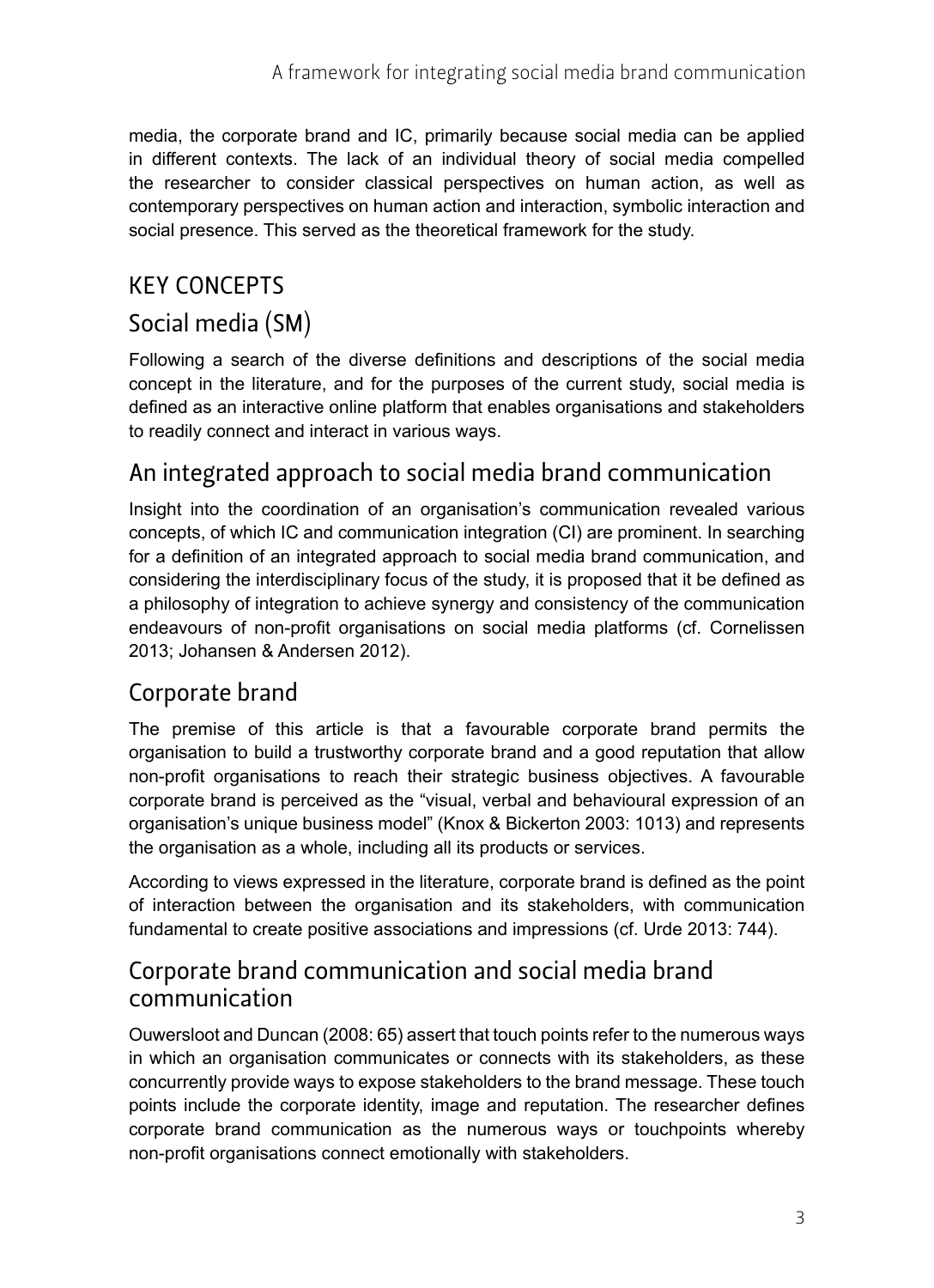Based on the above conceptualisation, social media brand communication is then understood as the communication endeavours of the organisation by means of social media. For purposes of this article, the two-fold focus on social media and the corporate brand in the non-profit context points to the varied ways in which organisations apply social media to communicate and engage in conversation or discussion about the corporate brand. Social media essentially allows organisations and stakeholders to connect and interact through creating and sharing content to fulfil a basic human need for social interaction.

# Social media conversations

The concepts of interaction and conversation are not clearly distinguished in the literature. For purposes of this article, social media conversation is understood to be a type of social interaction specifically aimed at engaging in dialogue on social media and it suggests the exchange of messages over time, as opposed as to a single post on Facebook, for example. Hence, social media conversation refers to dialogue or dialogic engagement on social media platforms with and between the organisation and its stakeholders.

# Online electronic word of mouth

Conversations on social media platforms about and with the corporate brand allow stakeholders to express their opinions about an organisation without restrictions. In an online setting, mentions and discussions about the organisation between stakeholders are known as electronic word of mouth (eWOM) (cf. Moriarty *et al*. 2015: 83). For this article, eWOM is defined as all statements and mentions about the organisation that are expressed between various stakeholders on social media.

# Stakeholders

Based on the traditional definition of a stakeholder by Freeman (1984: 6), namely "any group or individual who can affect or is affected by the achievement of the organization's purpose and objectives", the concept is understood to refer to prominent groups who have an effect on and are affected by the activities of non-profit organisations in South Africa.

### METHODOLOGY

This study used a quantitative strategy to empirically investigate possible elements and features of a framework that could guide organisations to integrate their social media brand communication. The potential elements and features emerged from a literature review combined with the investigation of historical IC models, IC models in a South African setting, and digital IC models.

## Population, sampling frame and sampling

The population of the study was the total number of non-profit organisations in South Africa. The sampling frame comprised registered non-profit organisations in the Prodder NGO online directory. A two-pronged approach was used for the online survey, namely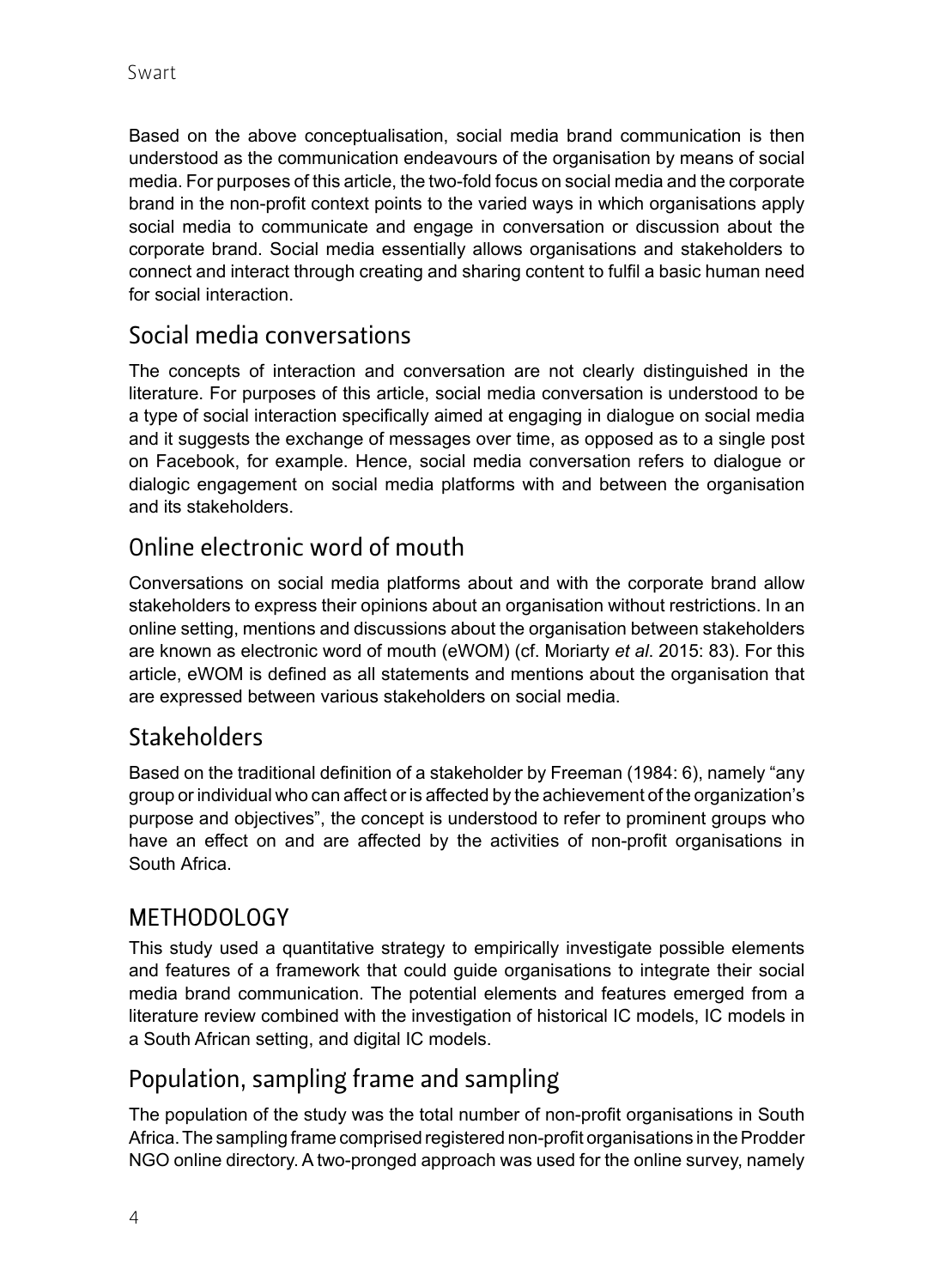by using random sampling to select the accessible population, followed by purposive sampling based on selection criteria set by the researcher. The selection criteria to select the sample included that the non-profit organisation should (1) be a registered non-profit organisation; (2) be registered on the Prodder online directory; (3) be active on at least one social media platform; (4) have a dedicated person responsible for managing social media; and (4) be accessible to confirm the selection criteria (1), (2), and (3) above, and to receive a personal invitation to participate.

## Data collection

The online survey software programme SurveyMonkey was used to design and execute the questionnaire. The online questionnaire was self-administered and respondents could access it via a link in an email invitation. The response format selected for the present study was a ranking scale, namely the Likert scale.

## Data analysis

The proposed elements and distinct features of the framework were empirically verified through statistical research. The Pearson correlation coefficient test was used to establish whether a possible association existed between the three broad elements (specified in Table 1). The aim was to obtain insight into whether the suggested combinations of the elements could be suitable for integrating social media brand communication.

### **TABLE 1**: CORRELATION BETWEEN ELEMENTS FOR INTEGRATING SOCIAL MEDIA BRAND COMMUNICATION

| <b>Correlations between elements</b>                             |    |             |         |  |  |  |
|------------------------------------------------------------------|----|-------------|---------|--|--|--|
| <b>Elements/Sections</b>                                         | N  | <b>Mean</b> | Std dev |  |  |  |
| Fundamentals for integrating social media brand<br>communication | 42 | 1.96071     | 0.54140 |  |  |  |
| Brand contact points                                             | 42 | 2.19892     | 0.65143 |  |  |  |
| Ways to sustain social media brand communication<br>integration  | 42 | 2.34560     | 0.64424 |  |  |  |

As illustrated in Table 1, the average scores between the three broad elements (between 1 and 3, but closer to 2) clearly reveal strong associations. Hence it can be concluded that the three elements were highly correlated.

As further validation, the Pearson correlation coefficient of  $p = \langle .0001 \rangle$  (Table 2) supported the correlation and revealed a strong positive linear association between the elements.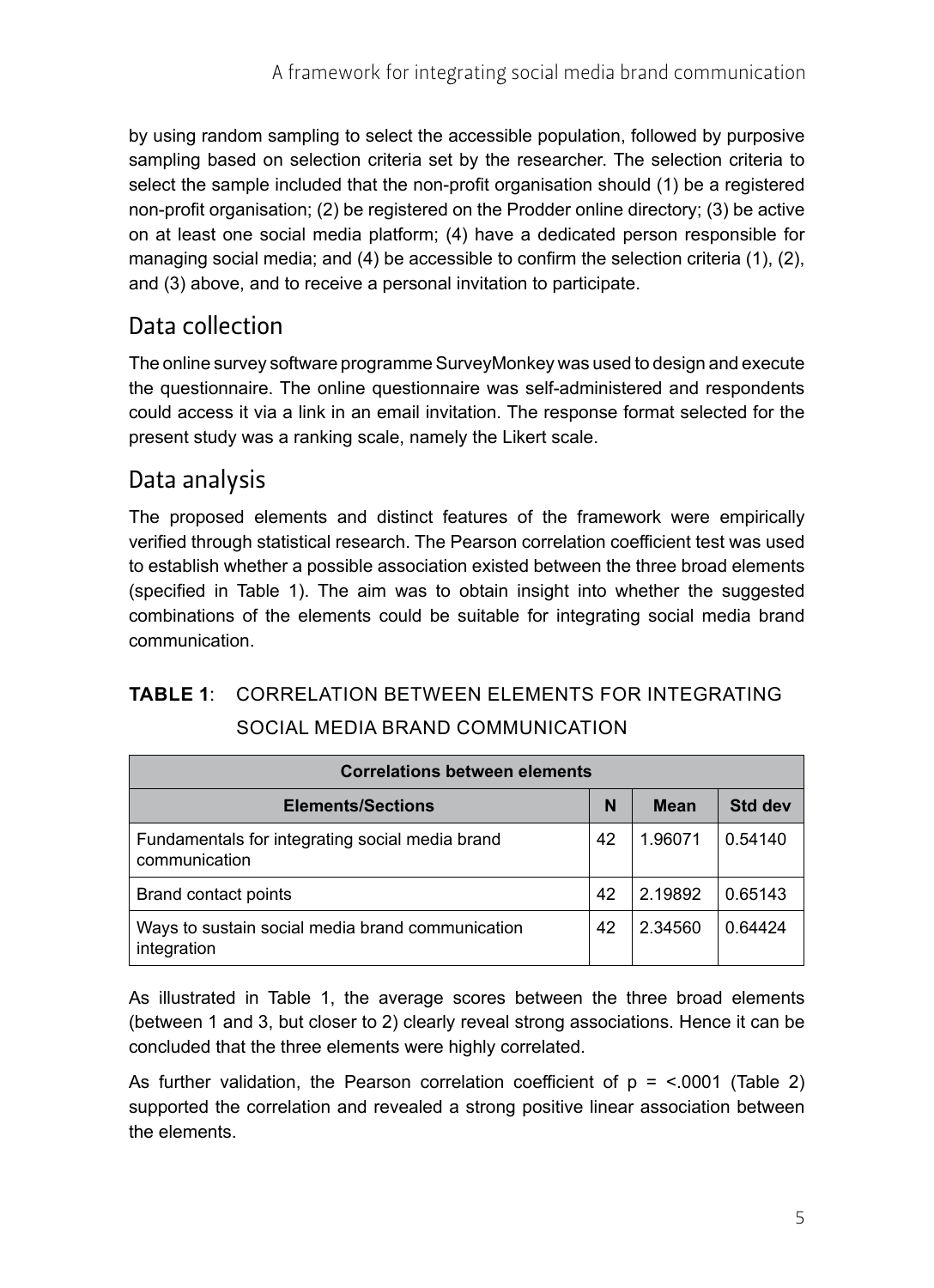# **TABLE 2**: PEARSON'S COEFFICIENT FOR INTERNAL RELIABILITY OF ELEMENTS FOR INTEGRATING SOCIAL MEDIA BRAND COMMUNICATION

| Correlation for internal reliability of the elements |           |                  |                  |  |  |
|------------------------------------------------------|-----------|------------------|------------------|--|--|
|                                                      | Element 1 | <b>Element 2</b> | <b>Element 3</b> |  |  |
| Fundamentals for integrating social                  | 1.00000   | 0.66472          | 0.60205          |  |  |
| media brand communication                            |           | < 0.001          | < 0.001          |  |  |
| Brand contact points                                 | 0.66472   | 1.00000          | 0.79633          |  |  |
|                                                      | < 0.001   | elements         | < 0.001          |  |  |
| Ways to sustain social media brand                   | 0.60205   | 0.79633          | 1.00000          |  |  |
| communication integration                            | < 0.001   | < 0.001          |                  |  |  |

The Cronbach coefficient alpha was used to measure and confirm the internal reliability of the sets of attributes/features in each of the three elements (Table 3).

### **TABLE 3**: INTERNAL RELIABILITY OF SETS OF FEATURES IN EACH ELEMENT

| The fundamentals to<br>integrate social media<br>brand communication |          | <b>Brand contact points</b> |          |              | <b>Ways to sustain</b><br>social media brand<br>communication integration |
|----------------------------------------------------------------------|----------|-----------------------------|----------|--------------|---------------------------------------------------------------------------|
| Variable                                                             | Alpha    | Variable                    | Raw      | Variable     | Raw                                                                       |
| Raw                                                                  |          | Raw                         | 0.877911 | Raw          | 0.893907                                                                  |
| Standardised                                                         | 0.735044 | Standardised                | 0.879016 | Standardised | 0.895959                                                                  |

The results indicated acceptable and excellent reliability between all the features, which revealed strong statistical justification for the combinations thereof in the respective elements.

## FOUNDATION OF A CONCEPTUAL FRAMEWORK FOR INTEGRATING SOCIAL MEDIA BRAND COMMUNICATION

Three overarching principles derived from the interdisciplinary view and through statistical research form the foundation of this framework and focus collectively on the use of social media in an integrated way. These are a philosophy of communication integration and the objective to achieve a favourable corporate brand, both of which are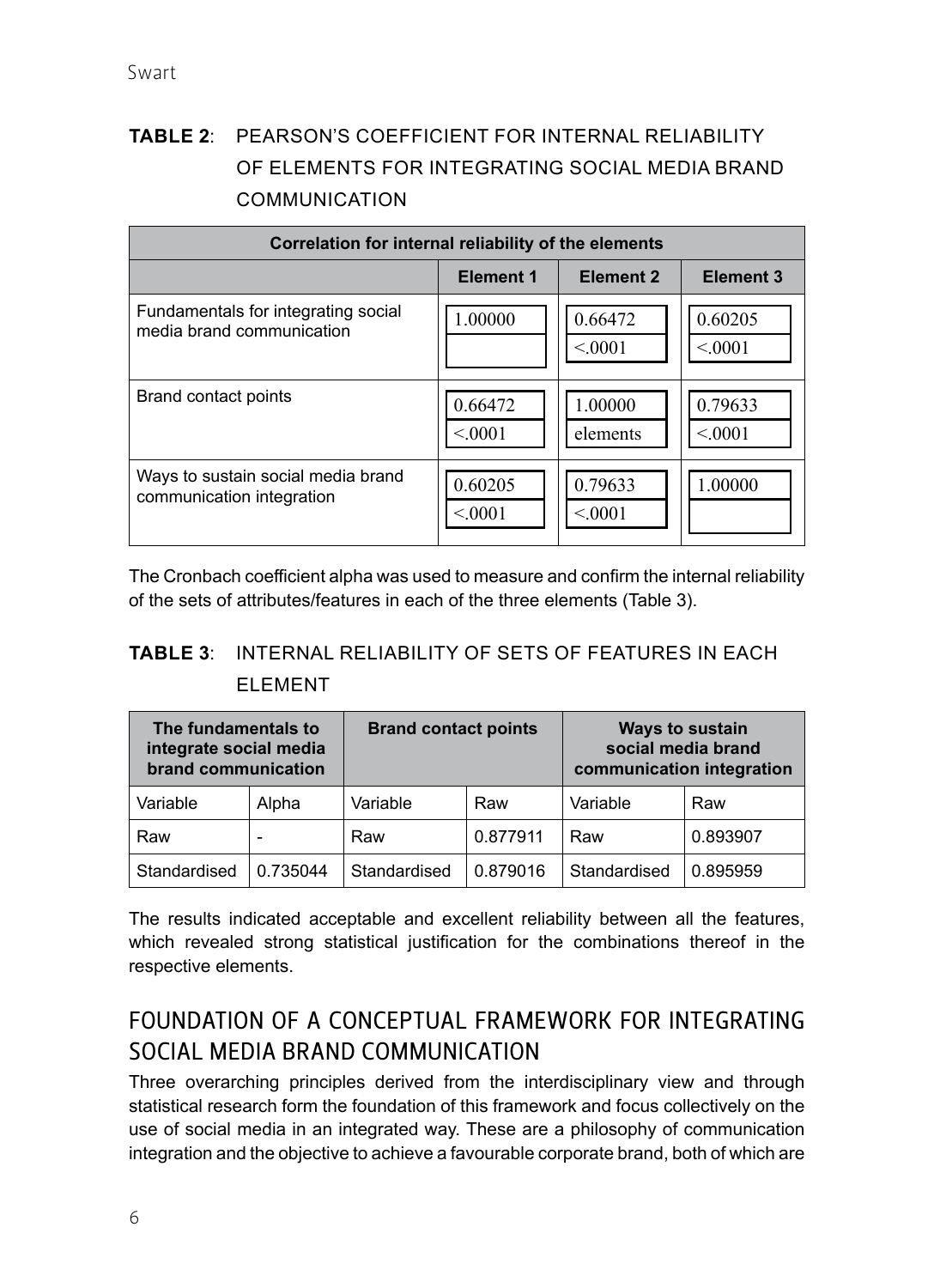underpinned by a social media focus and its key elements. The key elements inherent in social media and in this article context include connectedness (Fuchs 2014: 37), participation (Fuchs 2014: 52), the sociality of this media (Finkbeiner 2013: 6), social interaction (Hocevar 2013: 1), a social presence (Gooch & Watts 2013); interactivity (Fourie 2017: 19), and social media conversation (Romenti *et al*. 2014: 10).

## KEY ELEMENTS OF THE FRAMEWORK

Three broad concepts are proposed for integrating social media brand communication in non-profit organisations, namely fundamentals for integrating social media brand communication, brand contact points, and ways to sustain social media brand communication integration. Insights gained from the literature review, complemented by the findings and interpretations from the empirical research, revealed specific features that are proposed to constitute each of the elements above. Figure 1 illustrates the foundational principles, key elements, and unique features of each.

# **FIGURE 1**: FOUNDATIONAL PRINCIPLES, KEY ELEMENTS AND UNIQUE FEATURES OF THE FRAMEWORK FOR INTEGRATED SOCIAL MEDIA COMMUNICATION



This framework focuses exclusively on strategic (elements 1 and 3) and mechanistic or tactical (element 2) levels at which the coordination of social media brand communication may occur. Considering that the strategic intent of non-profits needs to be distinct, this focus allows for a balanced view thereof, together with the ways in which the organisation can communicate with stakeholders in an integrated way.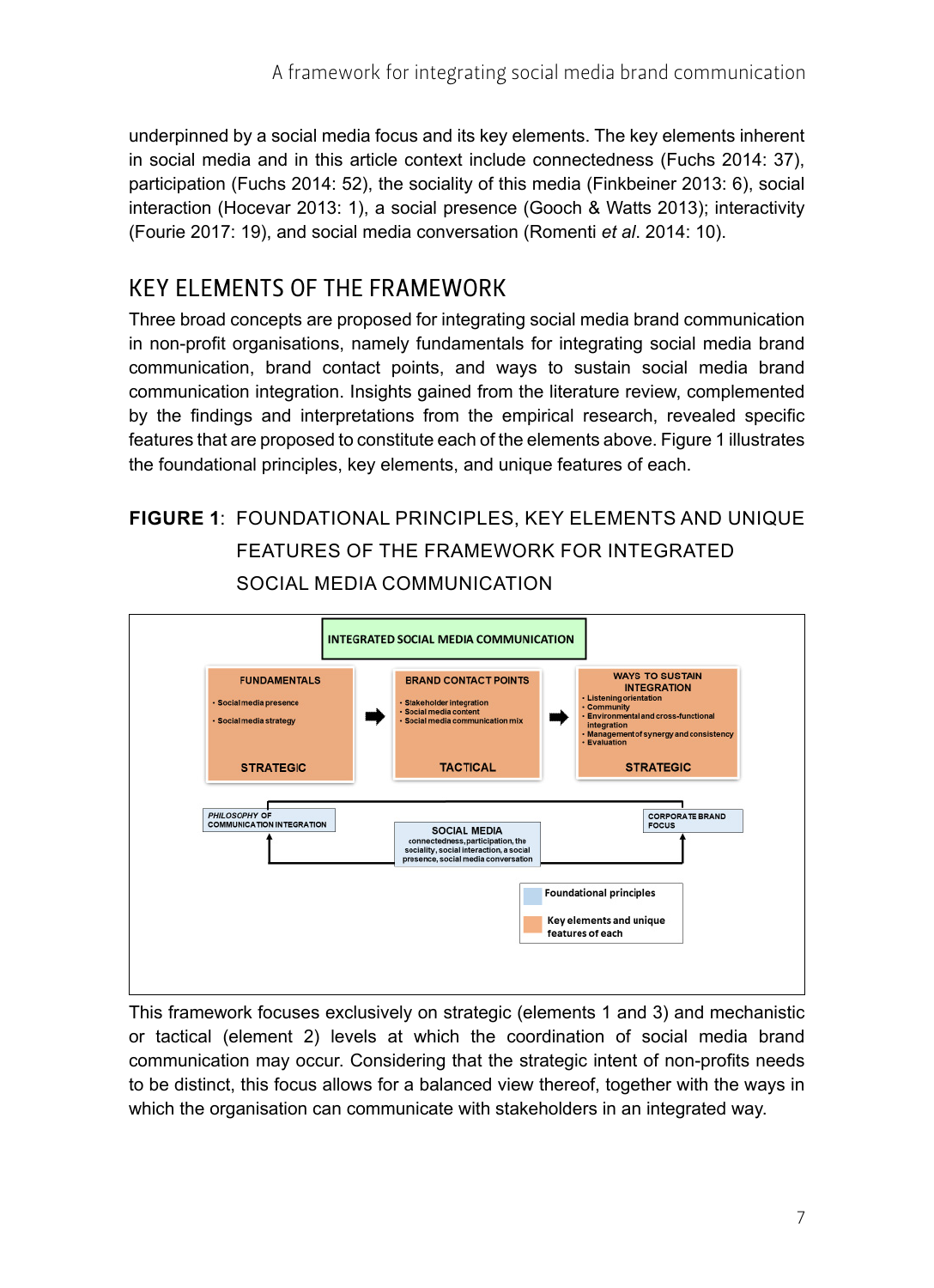## Element 1: Fundamentals for integrating social media brand communication

This element attends to social media presence and social media strategy as essentials for a foundation to integrate social media communication.

#### *Social media presence*

A social media presence is assumed to be a prerequisite for organisations to be active and to communicate on social media platforms. Significant is the notion that social media contributes to a sense of being in the presence of others (Gooch & Watts 2013: 507), which allows stakeholders to perceive the organisation as present and the communication with and from it as real. In this way the organisation is permitted to exhibit its brand persona and create a certain image. A social presence thus facilitates online conversations that create the perception that the organisation is human (Langmade 2020). Gallaugher and Ransbotham (2010: 199, 200) assert that a distinct presence influences engagement and is essential to attract dialogue with stakeholders. Moreover, not only do stakeholders expect organisations to establish and sustain a social presence (*ibid*.) but, in turn, it can earn social media recognition for the organisation (Rampton 2014). An organisation's presence is supposedly achieved through different social media efforts, such as participating in conversations, sharing content, and engaging in discussions about the corporate (cf. Digital Marketing Institute 2018). The Digital Marketing Institute (2018) suggests the importance of a strategy to improve presence on social media. A social media presence is furthermore recognised as a way of portraying the brand persona, which could generate support for the nonprofit organisation's cause. Since the aim of achieving a positive corporate brand, among others, is to form emotional connections with stakeholders, social presence in an online setting could be linked to creating an "emotional sense of belonging" (Wei *et al*. 2012: 530).

#### *Social media strategy*

Effing and Spil (2016: 2) define social media strategy as "a goal-directed planning process for creating user generated content, driven by a group of Internet applications, to create a unique and valuable competitive position". As Mulder (2015: 15) asserts, such a process should consist of principles that deliberately guide the consistent integration of communication endeavours. In this context, a social media strategy permits the all-inclusive planning of social media activities in an integrated way, with an improved social media presence as the most significant benefit (Digital Marketing Institute 2018).

The literature reveals various perspectives on the items that such a strategy ought to contain, as well as a lack of clarity on whether it should be a separate guiding document or part of a broader communication strategy. Nonetheless, the significance of such a guiding document to provide strategic direction to organisations towards the integration of the organisation's social media communication is evident (Mulder 2015: 18). Specific elements are proposed to constitute a social media strategy, namely (1) core organisational objectives for social media brand communication,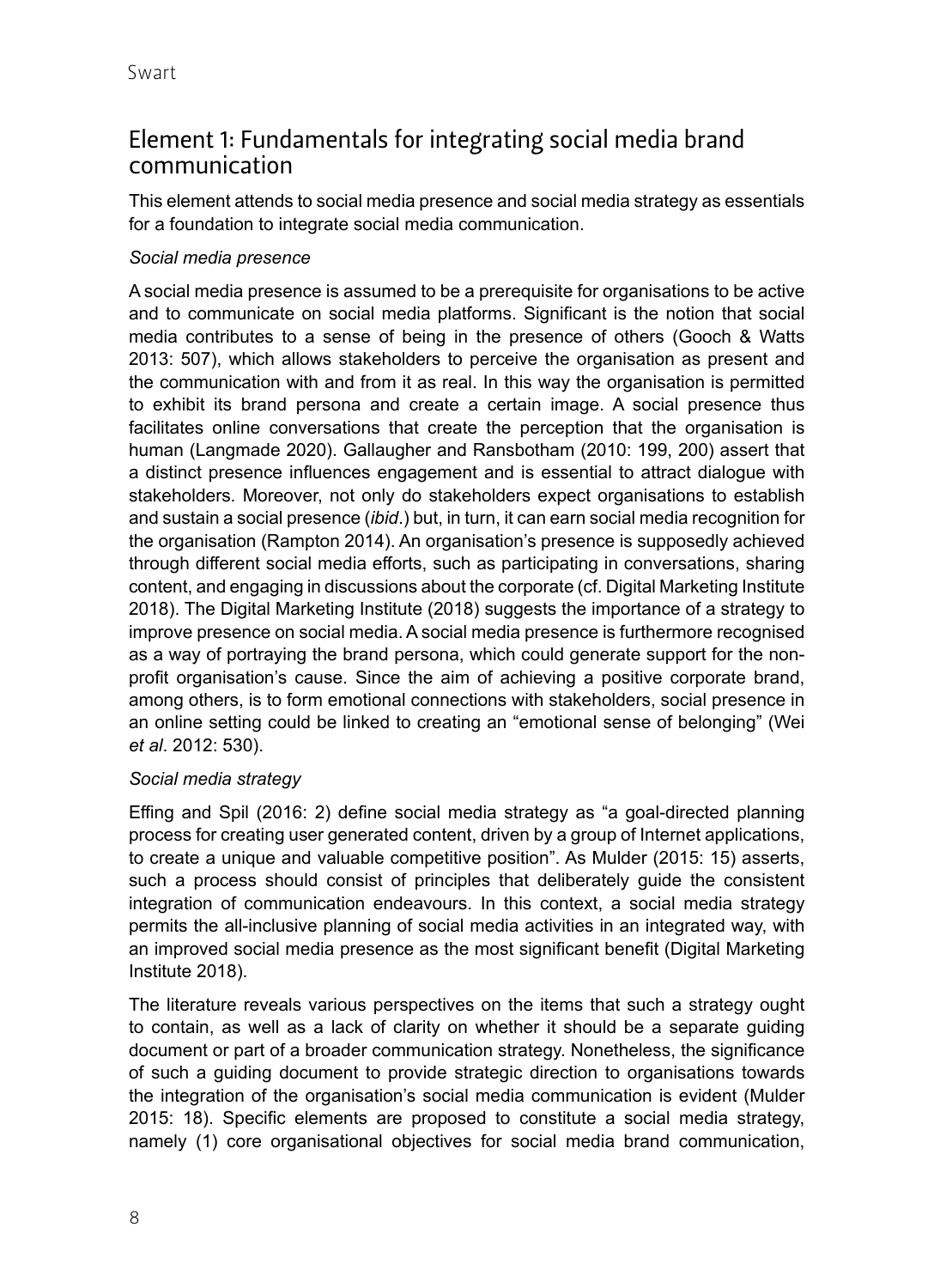including a decision on the type of social media engagement required; (2) knowledge of stakeholders and their preferences, needs, and preferred platforms; (3) operational capacity, including available and skilled staff; (4) a social media content plan by identifying brand messages and messages strategies and deciding on the ratio of owned, co-created and curated content; (5) an eWOM plan to encourage and measure favourable eWOM where attention should be focused on the social media communication mix, the most suitable platforms to use, and their integration; and (6) establish the effectiveness of the strategy through social media analytics software, social media monitoring, and a social media audit.

There are many advantages associated with having a social media strategy. The changes and opportunities when communicating via social media should compel organisations to appreciate the importance of a social media strategy that, in the long run, can cultivate enduring relationships and thereby grow their business (Digital Marketing Institute 2018). Equally important in the context of this article, a social media strategy is said to be beneficial in optimising a social media presence, which is the first attribute/feature of this element (Digital Marketing Institute 2018).

## Element 2: Brand contact points of social media integration

A brand contact point refers to any place of connection between the brand and stakeholders, which allows interaction with the organisation and that could alter the way in which the brand is perceived (cf. Patterson 2018). It is proposed that this element be broadly pitched at a tactical level, focusing on contact points or ways through which the integration of communication on social media can be achieved. The three main opportunities for progressing towards social media integration are stakeholder integration; social media content; and the social media brand communication mix. It is noteworthy that communication – or brand contact points – should not necessarily be identical, but should consistently support the broad philosophy of the organisation (Torp 2009: 1999).

### *Stakeholder integration*

A stakeholder perspective is key to achieving communication integration as it requires consideration of all the groups and individuals with which the organisation communicates. It focuses on understanding the needs, expectations and preferences of those prosumers of social media content with whom the organisation wishes to connect, create loyalty, and build long-term relationships (cf. Steyn & De Beer 2012). This increasing focus on stakeholders is also referred to as "stakeholder perspective" (Cornelissen 2011: 40), which corroborates the importance of considering the needs and interests of stakeholders when communicating with them in an integrated way (cf. Finne & Grönroos 2009: 180).

The view here is that stakeholder integration denotes that organisations will embrace conversations with and between stakeholders on social media platforms. This article proposes that stakeholder integration can be achieved by being attentive to the conversations and reflecting on and responding to discussions on social media about the corporate brand. This implies attention to two-way communication, implementing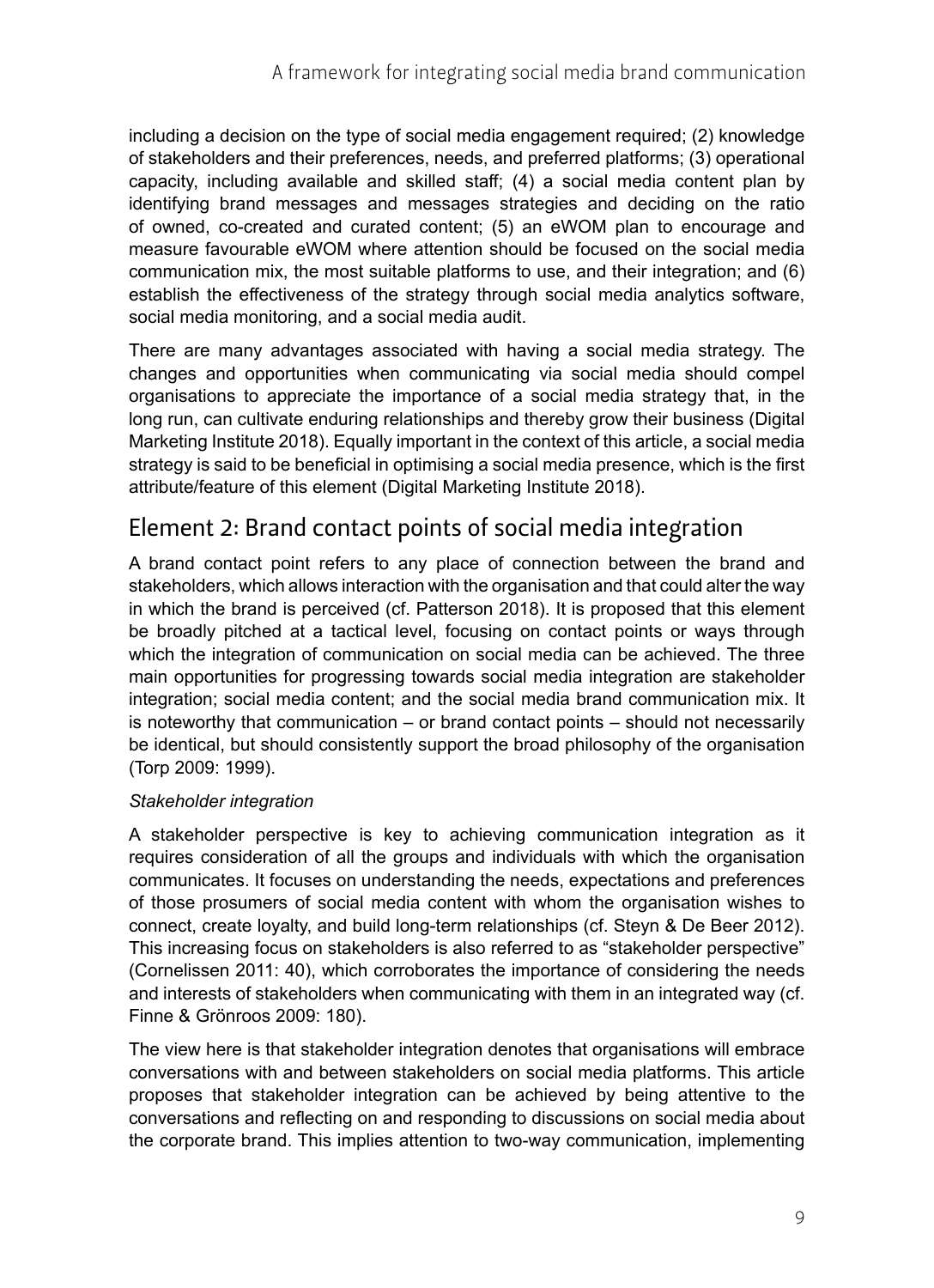a listening approach, and enduring dialogue. Additionally, it incorporates brand-point integration that exposes stakeholders to brand messages from the organisation. An eWOM plan, as part of a social media strategy, could be valuable to monitor mentions and conversations on social media.

### *Social media content*

Despite the many references to the concept of social media content in the literature, no single definition exists that notably distinguishes between different types of content. What is widely agreed on, however, is that content is at the core of social media and permits social media users to connect, interact, create, share, discuss and converse widely (cf. Kaplan & Haenlein 2010: 61). As social media content encourages unrestricted conversations, it allows stakeholders to create and share experiences about the corporate brand. Social media thus acts as the vehicle to reinforce corporate brand messages through such unhindered engagement (cf. Ashley & Tuten 2015: 15).

In this sense, content can be understood as being both the driver and the product of social interaction on social media platforms in different ways, including images, blogs, posts and reposts, tagging, videos, tweets and retweets, and the like (Sachan & Emmanuel 2011: 145). The researcher classifies social media content as created, cocreated and curated (Rakić & Rakić 2014: 197). Definite possibilities for stakeholders exist; particularly in creating content and assisting in the co-creation of content on social media platforms the possibilities are limitless and allow for their integration. Integration can thus be achieved through the management and coordination of social media content and, particularly, the timing thereof, the monitoring of content on these platforms, a combination of the different forms of content (posts, tweets, images and the like), and the ratio in which the three types are applied.

#### *Social media brand communication mix*

In line with the aim of this framework, social media is viewed as suitable to serve as an integrated platform by means of which a collection of online and digital media is used in unison/jointly. This term is used when referring to the comprehensive collection of communication methods, tools, mechanics or tactics that the organisation uses to communicate and that needs to be integrated. Decisions around the blend of different types of media should be stipulated in a social media strategy, in much the same way as the decisions about the different social media content that an organisation uses. In respect of the communication mix, it is vital to adopt a holistic view of all communication by the organisation, namely to consider all possible types of traditional and social media platforms and the different communication methods used, including email, promotions, personal selling, eWOM and other communication actions (Rakić & Rakić 2014).

Decisions about the communication mix require the organisation to ensure alignment of content with its cause and the overall organisational objectives; thereby, deciding on the best way to communicate and align content and the most relevant and effective methods.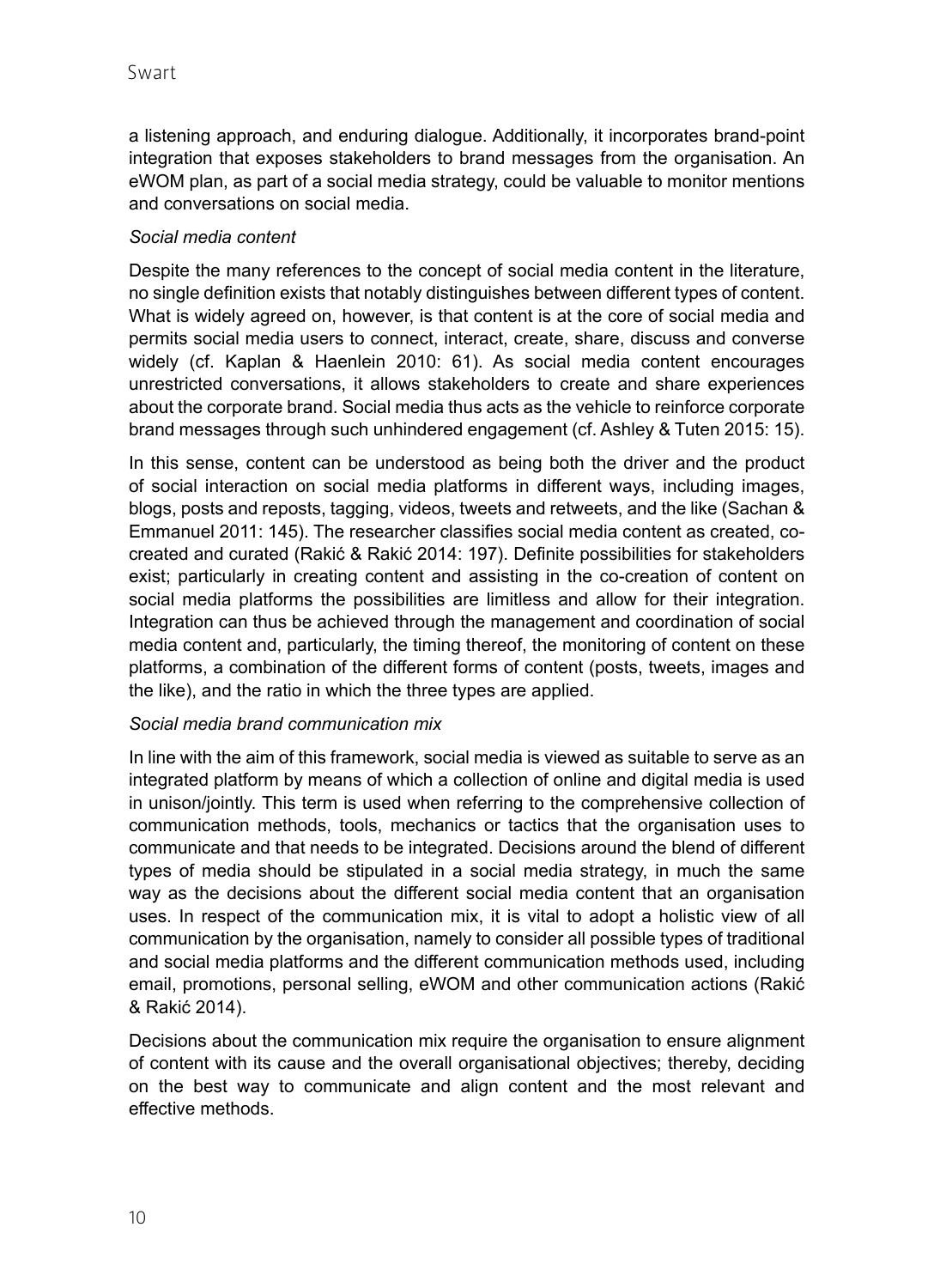The significance of an integrated approach to the communication mix provides the basis for the current focus on aligning and integrating the communication endeavours of various functions of the organisation to align the corporate brand with the desired reputation and image. It must be acknowledged that communication is an intraorganisational (internally and across different departments) and an outward-directed (with stakeholders) activity that suggests that all management functions should be concerned with and involved in the conceptualisation of communication initiatives that directly impact the image of stakeholders (Christensen *et al*. 2008). Such communication focuses on crossing traditional organisational boundaries and the inclusion of all "traditional" management functions in its quest to achieve a coherent image of the organisation.

The framework distinctively attends to the following two aspects, namely (1) the use of social and traditional media collectively; and (2) the use of multiple platforms that allow for the combining of video, voice, image and data (referred to as media convergence).

### *Combining traditional and social media*

The combination of different types of media to achieve communication consistency requires thorough deliberation. Careful consideration is needed if the organisation wishes to align its communication actions and ultimately achieve communication consistency.

The combination of all communication tools and methods into a single toolbox is evident in historical and contemporary IC models (Gronstedt 1996; Niemann 2005; Rakić & Rakić 2014). This refers to the comprehensive collection of communication methods, tools, mechanics or tactics, which organisations need to apply in an integrated manner. The use of multiple social media platforms extends this idea in an online setting, mainly as a result of technological advances, and it implies the inclusion of all traditional and social media available to the organisation.

Considering the views on this issue, it is essential to differentiate between traditional and newer types of media and to incorporate both in an overall strategy. Examples of traditional media are media releases, brochures and newsletters, and social media platforms that specifically enable conversation, such as Twitter and Facebook. A non-profit organisation's unique cause, specific objectives and the methods readily available should serve as points of departure to ensure that the set of communication tools and methods are suitable and functional. Furthermore, organisations should weigh up the value of using traditional media to increase awareness of the platforms that they actively use, and consider the value of links on social media to content in traditional media.

#### *Media convergence*

Media convergence is loosely described as the use of various platforms that allows for the combination of video, voice, image and data, and it essentially enables communication, or the "flow of content", to take place on many platforms (Jenkins 2006).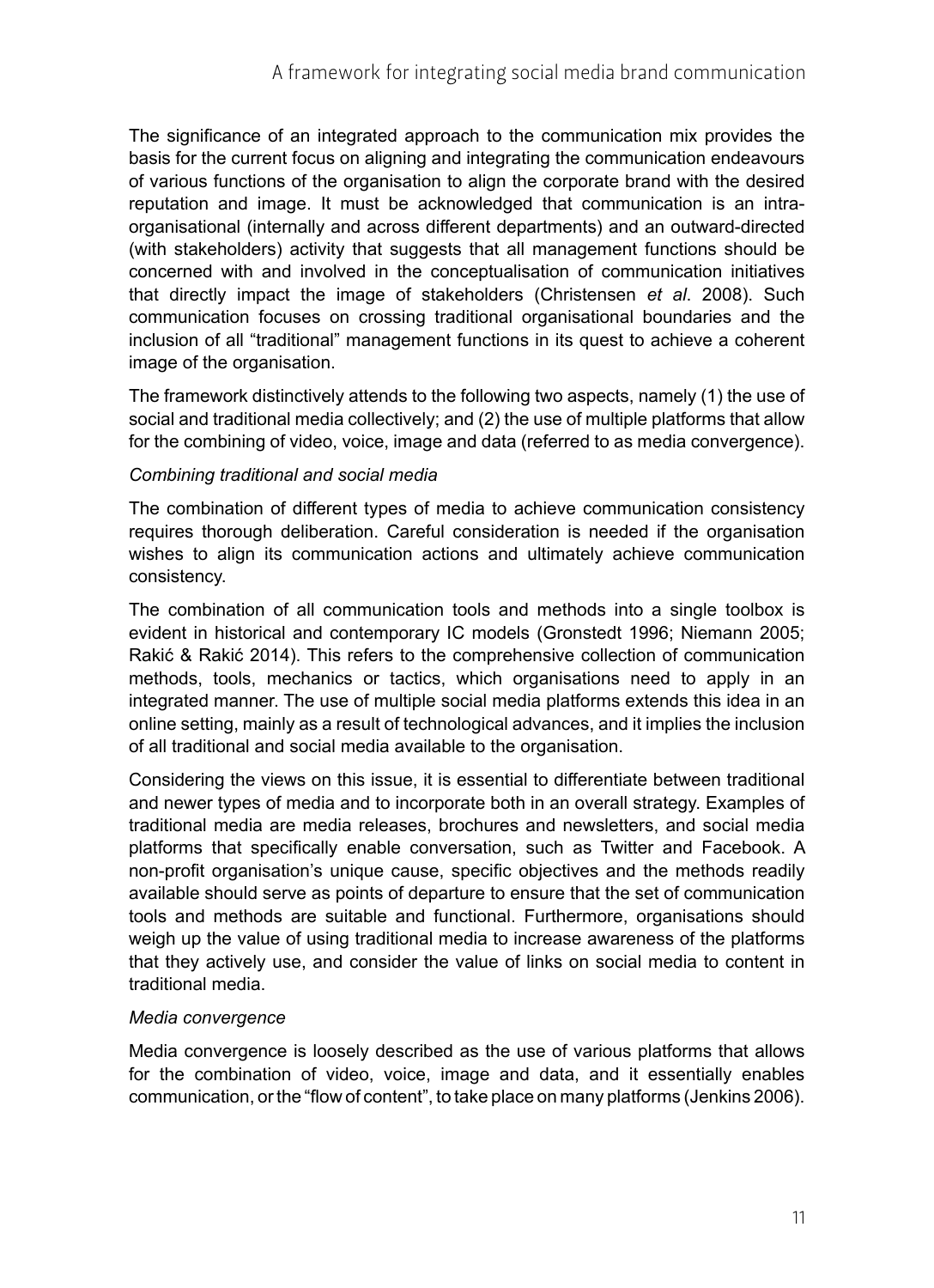The distinctions between different types of content, as well as the types of social media platforms, necessitate a two-fold approach. First, content should be repurposed and converted to suit different types of platforms. Insights into which content succeeds on each platform is vital to ensure it is appropriate and shareable, for example, videos on YouTube, or pictures, photographs and other images on Instagram. Second, content convergence (as referred to in this article) is needed and signifies the use of content in different forms to promote the corporate brand. When the types of content are diversified and used in different ways to advance the same brand message, it not only creates interest and awareness of the corporate brand, but also drives conversation and triggers emotions. Examples include pictures, videos, comments, statistics and articles on social media, which are then modified in an article or media release in traditional media.

Employing multiple social media platforms allows the sharing of uniform corporate brand messages with stakeholders on the platforms they regularly access. Moreover, as stakeholders connect across geographical boundaries, it extends the reach of corporate brand messages when stakeholders share these with a wider audience.

### Element 3: Ways to sustain social media brand communication integration

This element is pitched at the strategic level and specifically considers the continuation of the communication integration initiative. Therefore, organisations should consider specific aspects to maintain such an endeavour. This element focuses on a social listening orientation that encompasses listening to discussions and responding on social media; the importance of community, where stakeholders meet and connect around noteworthy topics; the need for the integration of environmental aspects into social media issues and the inclusion of all management functions (crossfunctional); the tasking of a multi-skilled individual or a team of communicators to manage the synergy and consistency of communication activities; and the evaluation or measurement of the social media communication integration.

### *A social listening orientation*

Tran (2020) defines "social listening" as the tracking of social media platforms for mentions and conversations related to the corporate brand. In this way organisations may uncover opportunities on which they can act. This view points to a two-fold process that allows organisations to detect conversations by stakeholders and thus to reveal prevailing attitudes and emerging topics that need to be addressed, followed by decisions on the appropriate action to be taken. Listening to stakeholder conversations on social media platforms is key to achieving IC and successfully integrating stakeholders and their conversations by paying attention to their discussions. Social listening also seems beneficial to track competitors and indicates where the brand is positioned in the marketplace (Tran 2020).

Moreover, social listening is valuable to obtain an understanding of the online mood, which indicates how stakeholders feel about the corporate brand (Tran 2020). This is also referred to as social sentiment*,* with the monitoring thereof being fundamental to social listening (Tran 2020). The opinion is that listening demands comprehensive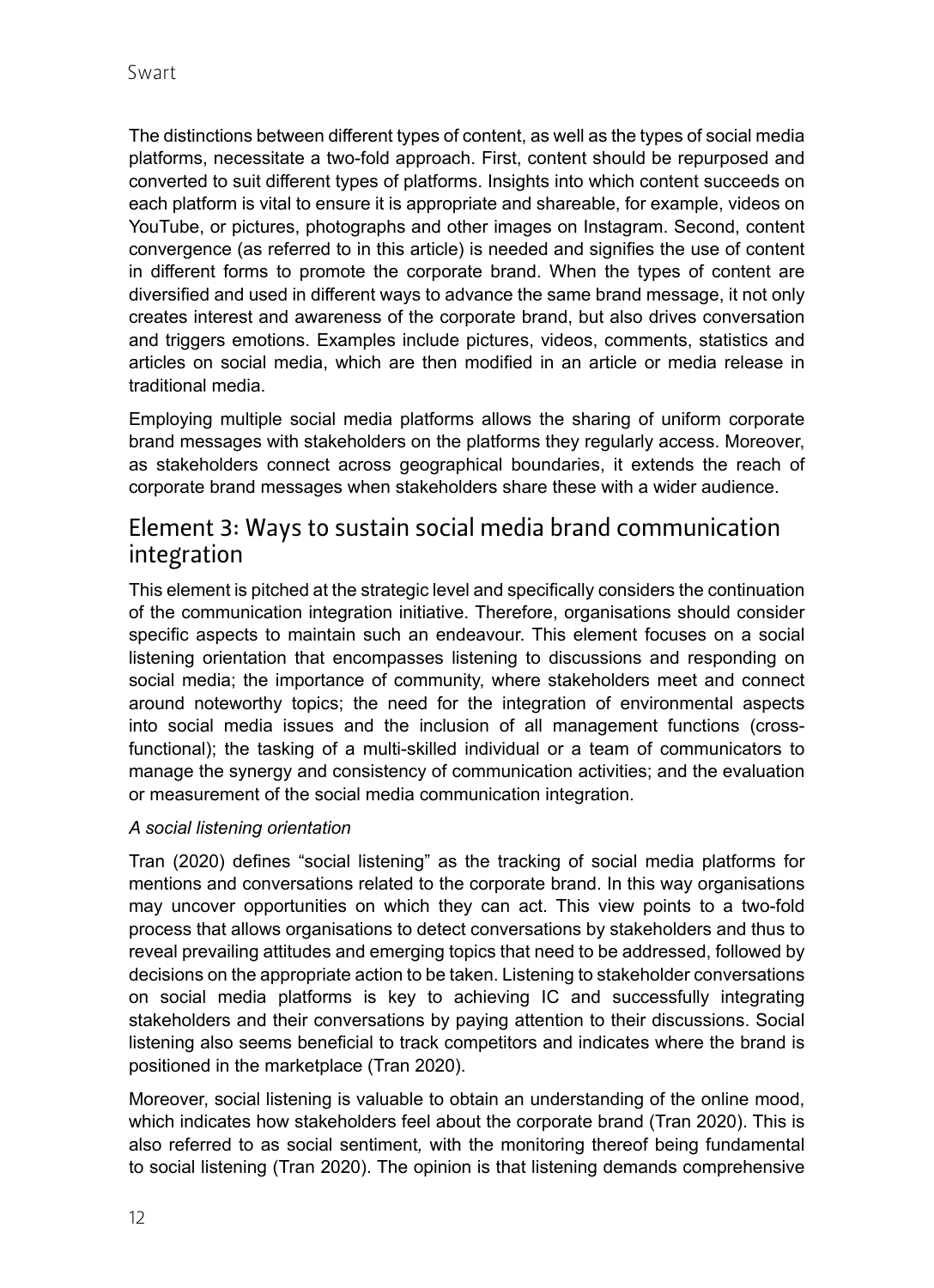knowledge of a particular organisation. Listening commences with an understanding of the organisation itself, its most important programmes and issues, and key concepts relating to these programmes that will ultimately point to the popular topics on the social media platforms. This underscores the strategic importance of this element.

Literature supports the idea that exchanges between stakeholders on social media take place unhindered and in multiple directions (Romenti *et al*. 2014:10). Thus, the online mood will be reflected/evident in conversations with the organisation and with others about the organisation that are therefore explicitly extended through the heightened interaction on social media platforms. The implication for non-profit organisations could be either to strengthen or weaken the corporate brand (Vernuccio 2014: 215); hence, the need for deliberate efforts to stay informed of these discussions.

### *Community*

The significance of community as a foundational element of social media is underscored in the framework. This is founded on insights in social media literature in related disciplines, which reveal that social media is primarily community-driven and centres on the need for human interaction. Leiner *et al*. (2009: 29) explain that the "Internet is as much a collection of communities as a collection of technologies, and its success is largely attributed to both satisfying basic community needs as well as utilizing the community in an effective way to push the infrastructure forward". The ability of social media to congregate people around common interests and topics contributes to the forming of online communities. In the same vein, it allows for the identification and mobilisation of influential people, such as brand ambassadors, influencers and advocates, who can extend awareness of the non-profit corporate brand by connecting its supporters across geographical boundaries (Boster *et al*. 2011: 180).

The framework proposes certain considerations to promote the formation of brand communities:

- 1. *Utilise social online platforms* to create awareness of the non-profit brand and to introduce and connect the non-profit organisation with existing and potential stakeholders. The all-inclusive planning contained within a social media strategy will guide the decision on which social media platforms are best suited to promote the organisation's cause. This includes aspects such as available resources, the organisation's stakeholders, and the social media platforms most preferred by the organisation. The value of using certain social media platforms is that they intensify interaction with and between stakeholders to eventually form and maintain online communities and promote stakeholder relations.
- 2. *Purposely engage in conversations with influential groups* about the corporate brand. These will be people who have a sense of connection with the brand and its cause, for example brand ambassadors or advocates, who could thus be identified and connected. Against the background provided thus far it is fair to conclude that interaction on social media offers numerous opportunities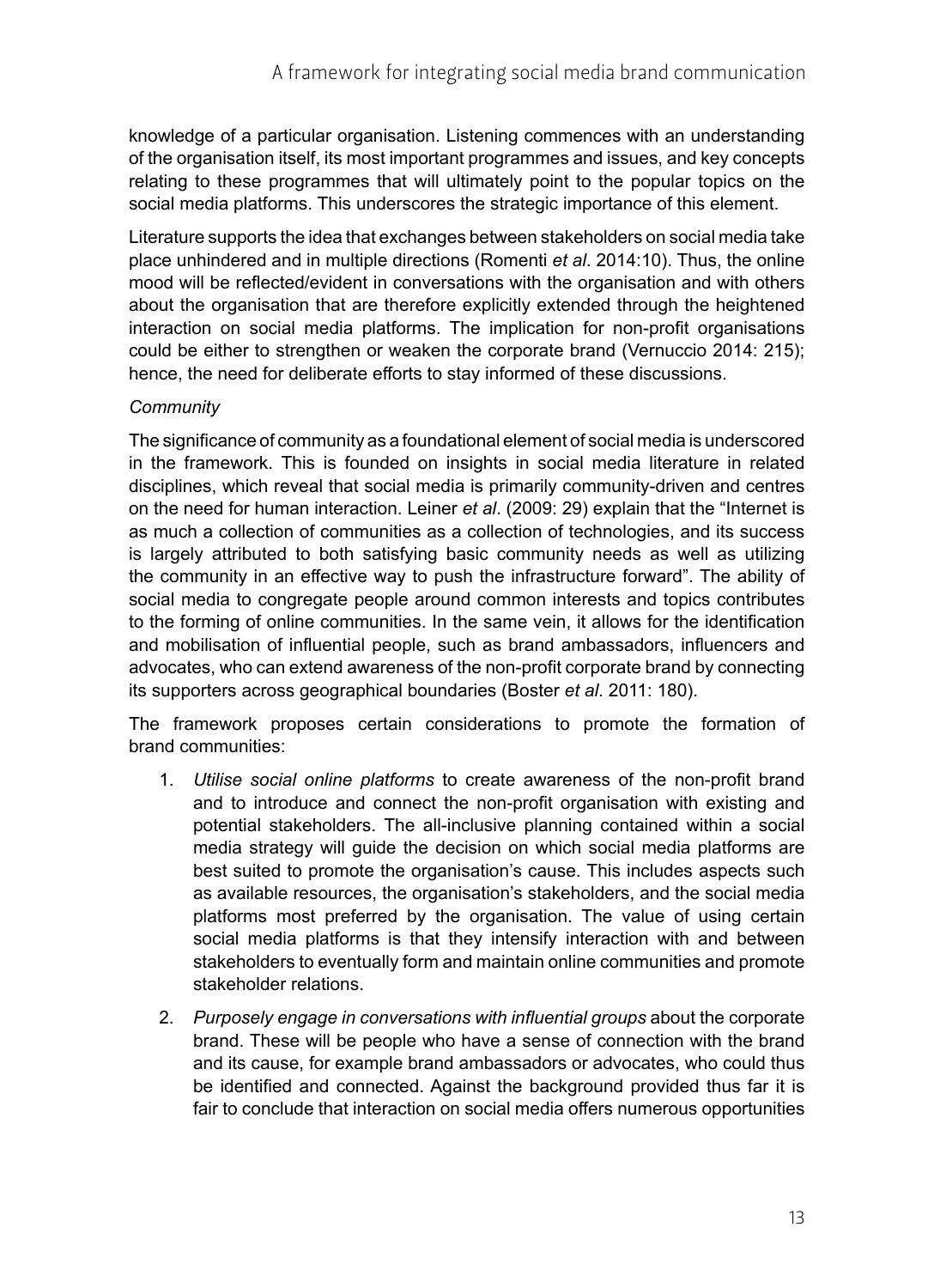that could be optimised to unite stakeholders who share a passion for the brand and who will drive conversations about it (Berger 2020).

- 3. *Prefix hashtags to campaigns, events, topics or conversations* that allow stakeholders to discover and assemble around these activities in distinct communities (Sachan & Emmanuel 2011: 145). As the creation, adaptation and sharing of different types of content is central to social media, it is important to post content that stakeholders view as worthy to be engaged in (Kaplan & Haenlein 2010: 61).
- 4. Build community by *creating social media content* that resonates with stakeholders. Tailored content can create meaningful connections with stakeholders, as well as permit the formation of communities of like-minded people (Anon 2019). The involvement of both organisation and stakeholder to co-create content for social media could leverage the use thereof. This point demands an in-depth knowledge of the organisation's stakeholders and their needs, preferences and pertinent community issues to create brand awareness (Anon 2019).
- 5. *Accept the importance of brand ambassadors, influencers and advocates*  to create communities by creating and extending brand awareness. The existence and impact of influential and well-known people with the aptitude to connect widely dispersed audiences around certain topics and interests would be invaluable to the non-profit sector. Organisations should be committed to identify, acknowledge and exploit the connectivity of these individuals to unite stakeholders into communities.
- 6. *Create personal bonds with and empower brand ambassadors* (Berger 2020). It is vital to build relationships with those who are passionate about your brand and allow the organisation to connect with communities authentically (Anon 2020). Therefore, organisations should provide ambassadors with the necessary resources to allow them to communicate and extend the reach of the corporate brand. They should be clearly informed of requirements and guidelines through the availability of a support channel when needed (Anon 2020). Organisations could support their personal projects and possibly create an ambassador community to link them with other ambassadors.
- 7. *Knowledge of interests and common bonds*. An early definition by Ridings *et al*. (2002: 273) identifies the key elements of community as being the "common interests and practices" that are regularly communicated. This highlights the importance of identifying and getting to know the causes, interests and passions that could create an association with the corporate brand and a sense of belonging.

#### *Environmental and cross-functional integration*

Although these two elements are not consistently emphasised in the literature on integrated communication, the framework proposes that they should form the basis of a strategy for social media brand communication. Niemann (2005: 260) asserts that environmental integration recognises the impact of "political, social, economic and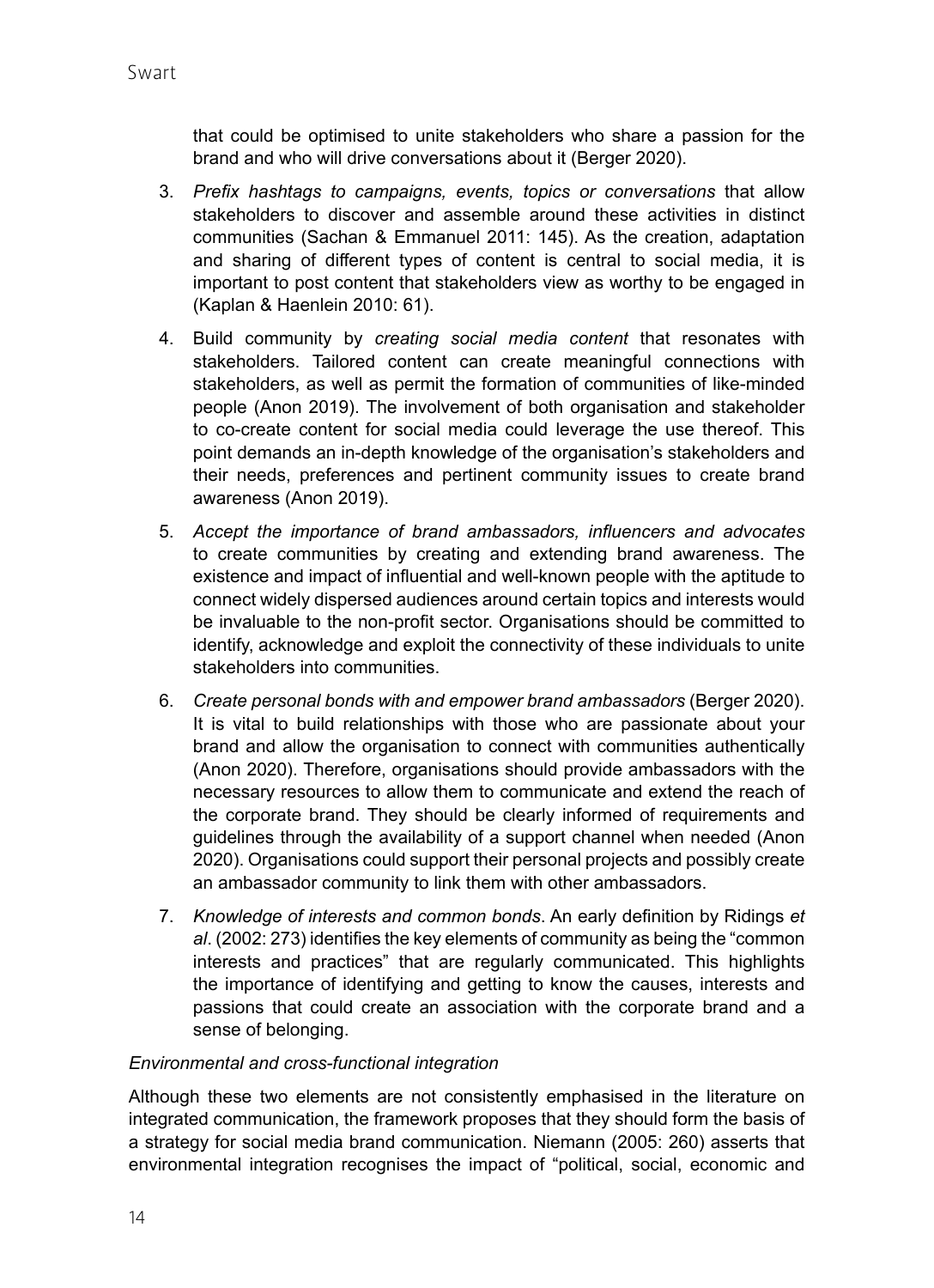related environments" and specifically refers to integration into these settings. From an IC outlook an intense awareness of the external environment is needed, which points to the necessity of being aware of these dynamics and applying the insights to communication strategies and tactics. Though seemingly understated, the online environment – as a communication setting – demands organisations to keep up with rapidly evolving social media trends.

Christensen *et al*. (2008) define integrated communication as the "efforts to coordinate and align all communications so that the organization speaks consistently across different audiences and media". The idea is that integration should specifically be concerned with the comprehensive integration of all traditional areas of communication of the organisation (Johansen & Andersen 2012: 276). When combined, the strategic input of traditional functions, such as corporate communications and marketing, drives value to the organisation in terms of a positive corporate brand, as well as to stakeholders, by meeting their expectations (The Conference Board 2016). Cornelissen (2013) refers to this as "the orchestration and coordination of all communication and content" that, in the context of this article, will allow organisations in the non-profit sector to achieve uniform impressions of their corporate brand. The research revealed that communication professionals in these organisations are often expected to fulfil more than one role and, in turn, are authorised to pursue synergy and consistency of communication about the corporate brand.

### *Management of synergy and consistency of communication endeavours*

Contemporary South African models on integrating communication justify the appointment of a multiskilled communicator or a specific team to attend to the communication of the entire organisation; thereby, achieving alignment and cohesion of communication (Niemann 2005). However, recent integrated models on digital communication that are relevant in this context, such as those by Gurău (2008), Castronovo and Huang (2012) and Rakić & Rakić (2014), fail to consider this aspect. This is contrary to the basic premise adopted in this article, namely that a favourable corporate brand is beneficial in creating a good reputation for non-profit organisations.

It stands to reason that such a coordinator or team should be appropriately positioned to ensure progress in the strategic consistency of communication. This function necessitates a sound knowledge of the organisation's strategic purpose and overall intention, which comprises the goals and values of the organisation, the structure of the organisation to achieve cross-functional communication consistency, as well as sound knowledge of social media platforms and the different content that can be used thereon.

### *Evaluation*

The proposed framework intends to assist non-profit organisations to attain a desired corporate brand by way of consistent communication. For this reason, organisations should regularly gain an overview of the progress made towards the integration of social media – hence, progress towards the IC effort of the organisation. It stands to reason that the success of the integration of social media brand communication needs to be measured in terms of the strategic objectives pursued.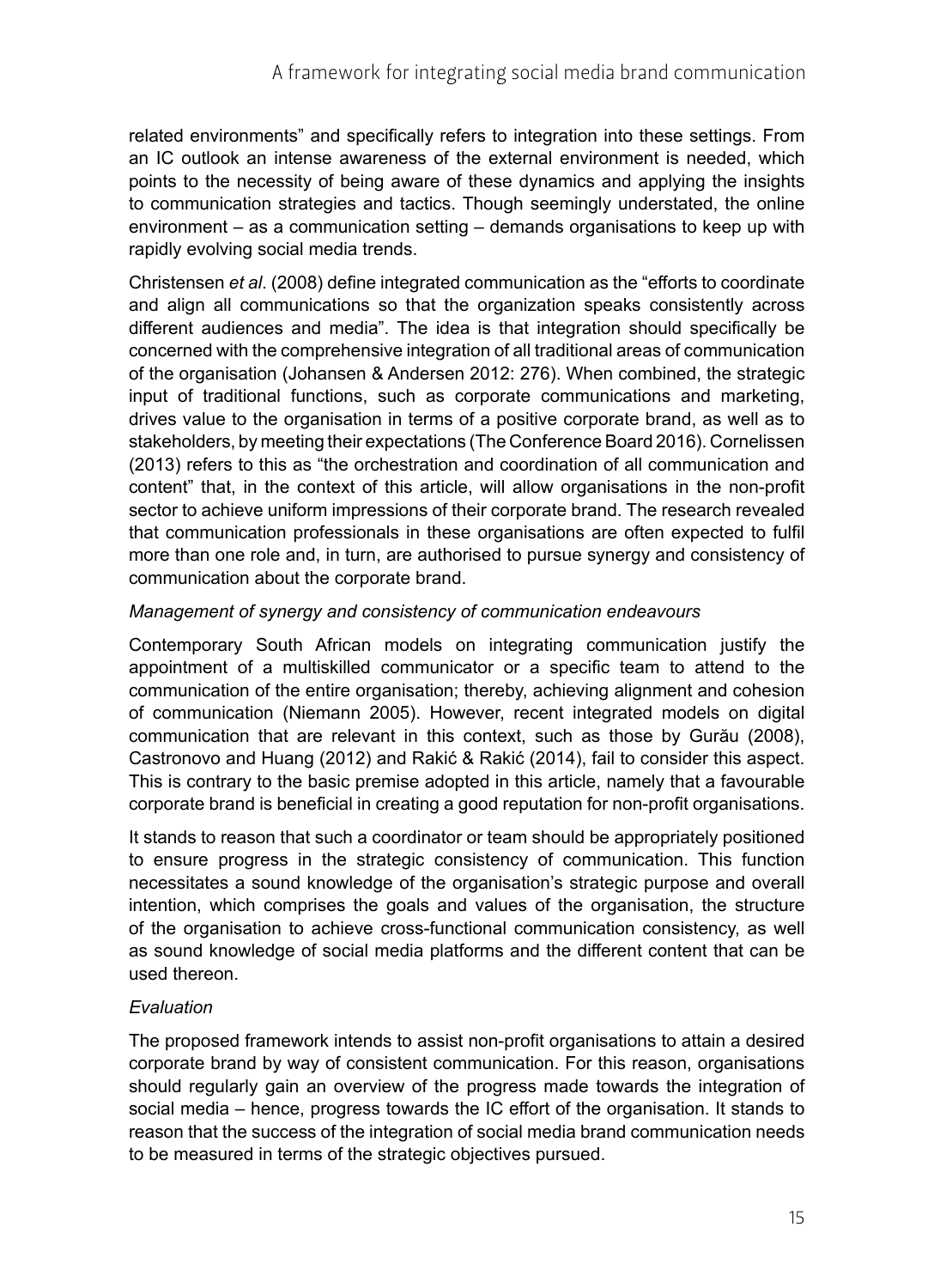## CONCLUSION

By adopting an interdisciplinary focus on the corporate brand, social media and IC, the article proposes possible elements for a framework whereby the integration of social media brand communication could be attained; thus, promoting a strong corporate brand. The article provided valuable insights into a possible framework to integrate social media brand communication in non-profit organisations – one that could contribute greatly to the practice of communication in these organisations. Distinct strategic and tactical points were identified for incorporation in the framework. The combination of the theoretical aspects of the proposed elements was statistically confirmed with a high correlation between the elements. The findings of the study suggest that while non-profit organisations in South Africa acknowledge the importance of social media, they are not yet utilising the possibilities strategically.

The main limitations of the study were the lack of relevant social media theory, particularly with an IC focus and in a non-profit context; the fact that the response rate did not allow for an investigation into the relationships between the variables; and an incomplete and incorrect database. Meaningful statistical analysis provided adequate statistical support for the inclusion and combination of the three elements in the framework, but the conduct of factor analysis to determine the relationships between them could not be achieved. Lastly, inaccurate information was found in the database and for-profit organisations were included in some instances.

### **REFERENCES**

- Abratt, R. & Kleyn, N. 2012. Corporate identity, corporate branding and corporate reputations. *European Journal of Marketing* 46(7/8): 1048-1063.
- Anon. 2019. 13 ways to create content for social media that connects with your brand's audience. [Online]. Available at: [https://grin.co/blog/create-content-for-social](https://grin.co/blog/create-content-for-social-media/)[media/](https://grin.co/blog/create-content-for-social-media/) [Accessed on 14 September 2020].
- Anon. 2020. The guide to brand ambassador marketing. [Online]. Available at: https:// blog.inzpire.me/ambassador-marketing/#Step\_6\_Motivate\_empower\_your\_brand ambassadors [Accessed on 14 January 2021].
- Ashley, C. & Tuten, T. 2015. Creative strategies in social media marketing: An exploratory study of branded social content and consumer engagement. *Psychology and Marketing* 32(1): 15-27.<https://doi.org/10.1002/mar.20761>
- Berger, T. 2020. What are brand ambassadors and where to find them. [Online]. Available at: [https://www.socialseeder.com/en/blog/brand-ambassadorship/brand](https://www.socialseeder.com/en/blog/brand-ambassadorship/brand-ambassadors-find%20Accessed%2014%20September%202020)[ambassadors-find](https://www.socialseeder.com/en/blog/brand-ambassadorship/brand-ambassadors-find%20Accessed%2014%20September%202020) [Accessed on 14 September 2020].
- Boster, F.J., Kotowski, M.R., Andrews, K.R. & Serota, K. 2011. Identifying influence: development, validation of connectivity, persuasiveness, and maven scales. *Journal of Communication* 61(1): 178-196.<https://doi.org/10.1111/j.1460-2466.2010.01531.x>
- Castronovo, C. & Huang, L. 2012. Social media in an alternative marketing communication model. *Journal of Marketing Development and Competitiveness* 6(1): 117-134.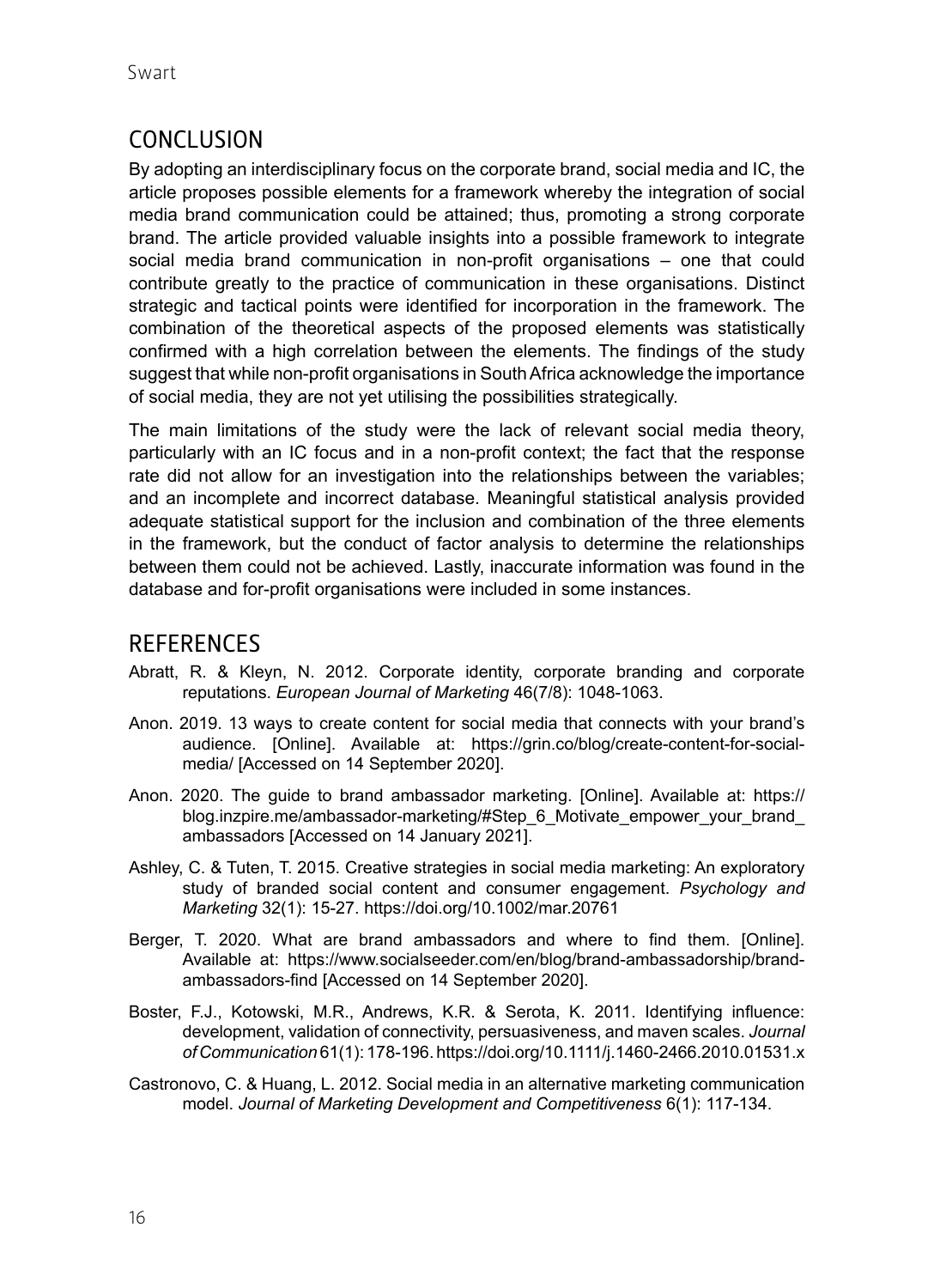- Christensen, L.T., Firat, A.F. & Torp, S. 2008. The organization of integrated communications: toward flexible integration. *European Journal of Marketing* 42(3/4): 423-452. [https://](https://doi.org/10.1108/03090560810853002) [doi.org/10.1108/03090560810853002](https://doi.org/10.1108/03090560810853002)
- Cornelissen, J.P. 2011. *Corporate communication: a guide to theory and practice.* (Third edition). London, UK and Thousand Oaks, CA: Sage.
- Cornelissen, J.P. 2013. Corporate communication. In: Donsbach, W. (ed.). *International encyclopedia of communication.* [Online]. Available at: [http://www.ngotranthinh.com/i/](http://www.ngotranthinh.com/i/Blog/Entries/2012/10/30_vdvv_files/S13.Professor%20Joep%20Cornelissen%20Corporate%20Communications%20Theory%20and%20Practice%20%20%20%202004.pdf) [Blog/Entries/2012/10/30\\_vdvv\\_files/S13.Professor%20Joep%20Cornelissen%20](http://www.ngotranthinh.com/i/Blog/Entries/2012/10/30_vdvv_files/S13.Professor%20Joep%20Cornelissen%20Corporate%20Communications%20Theory%20and%20Practice%20%20%20%202004.pdf) [Corporate%20Communications%20Theory%20and%20Practice%20%20%20%20](http://www.ngotranthinh.com/i/Blog/Entries/2012/10/30_vdvv_files/S13.Professor%20Joep%20Cornelissen%20Corporate%20Communications%20Theory%20and%20Practice%20%20%20%202004.pdf) [2004.pdf](http://www.ngotranthinh.com/i/Blog/Entries/2012/10/30_vdvv_files/S13.Professor%20Joep%20Cornelissen%20Corporate%20Communications%20Theory%20and%20Practice%20%20%20%202004.pdf) [Accessed on 19 February 2021].
- Daw, J.S., Cone, C., Erhard, A. & Merenda, K.D. 2011. *Breakthrough nonprofit branding: seven principles to power extraordinary results.* Hoboken, NJ: Wiley.
- Digital Marketing Institute. 2018. *Evolution of social media: Nonprofit organizations' use of Twitter and Instagram: A conceptual framework*. [Online]. Available at: [https://](https://digitalmarketinginstitute.com/blog/10-ways-small-businesses-can-improve-their-social-media-presence) [digitalmarketinginstitute.com/blog/10-ways-small-businesses-can-improve-their](https://digitalmarketinginstitute.com/blog/10-ways-small-businesses-can-improve-their-social-media-presence)[social-media-presence.](https://digitalmarketinginstitute.com/blog/10-ways-small-businesses-can-improve-their-social-media-presence) [Accessed on 11 January 2021].
- Duncan, T. 2005. *Principles of advertising & IMC*. (Second edition). Boston, MA: McGraw-Hill.
- Effing, R. & Spil, T.A.M. 2016. The social strategy cone: Towards a framework for evaluating social media strategies. *[International Journal of Information Management](https://www.sciencedirect.com/science/journal/02684012)* 36(1): 1-8.<https://doi.org/10.1016/j.ijinfomgt.2015.07.009>
- Finkbeiner, P. 2013. Social media and social capital: A literature review in the field of knowledge management. *International Journal of Management Cases* 15(4): 6-19.
- Finne, A. & Grönroos, C. 2009. Rethinking marketing communication: From integrated marketing communication to relationship communication. *Journal of Marketing Communication* 15(2-3): 179-195.<https://doi.org/10.1080/13527260902757654>
- Fourie, P. 2017. Social media and mediated communication in postmodern society. In: Fourie, P. (ed.). *Media studies, social (new) media and mediated communication theory*. Cape Town: Juta.
- Freeman, R.E. 1984. *Strategic management: A stakeholder approach*. Boston, MA: Pitman.
- Fuchs, C. 2014. *Social media: A critical introduction*. Los Angeles, CA: Sage. [https://doi.](https://doi.org/10.4135/9781446270066) [org/10.4135/9781446270066](https://doi.org/10.4135/9781446270066)
- Gallaugher, J. & Ransbotham, S. 2010. Social media and customer dialog management at Starbucks. *MIS Quarterly Executive* 9(4): 197-212.
- Gooch, D. & Watts, L. 2013. Social presence and the void in distant relationships: How do people use communication technologies to turn absence into fondness of the heart, rather than drifting out of mind? [Online]. Available at: [http://link.springer.com/](http://link.springer.com/article/10.1007%2Fs00146-013-0492-9) [article/10.1007%2Fs00146-013-0492-9](http://link.springer.com/article/10.1007%2Fs00146-013-0492-9) [Accessed on 10 December 2020].
- Gronstedt, A. 1996. Integrated marketing communication and public relations: A stakeholder model. In: Thorson, E. & Moore, J. (eds). *Integrated communication: Synergy of persuasive voices*. Mahwah, NJ: Lawrence Erlbaum.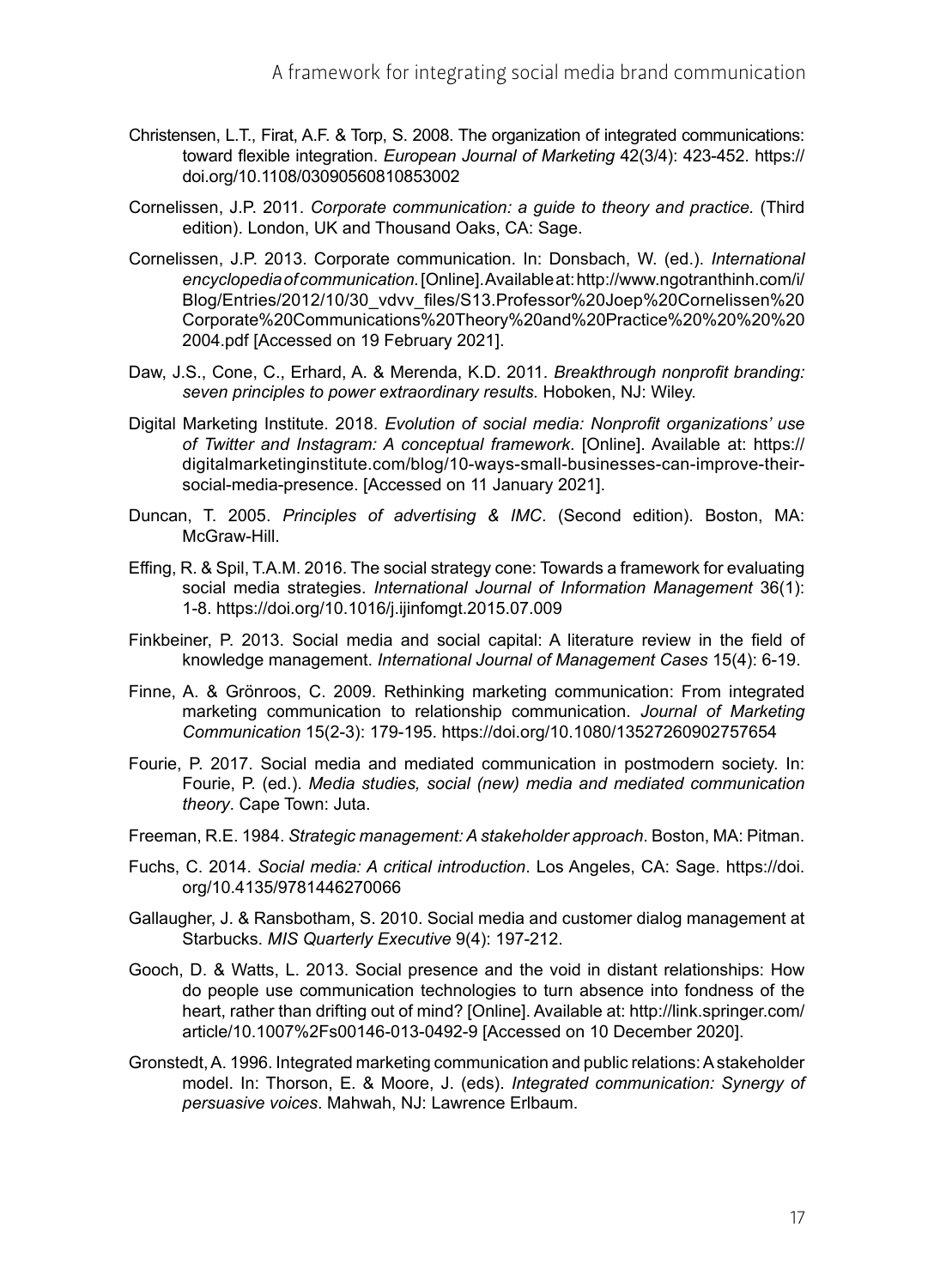- Gurău, C. 2008. Integrated online marketing communication: implementation and management. *Journal of Communication Management* 12(2): 169-184. [https://doi.](https://doi.org/10.1108/13632540810881974) [org/10.1108/13632540810881974](https://doi.org/10.1108/13632540810881974)
- Hocevar, K.P. 2013. What is social about social media users? How social media efficacy impacts information evaluation online. [Online]. Available at: [http://gateway.proquest.](http://gateway.proquest.com/openurl?url_ver=Z39.88-2004&res_dat=xri:pqdiss&rft_val_fmt=info:ofi/fmt:kev:mtx:dissertation&rft_dat=xri:pqdiss:1548246) [com/openurl?url\\_ver=Z39.88-2004&res\\_dat=xri:pqdiss&rft\\_val\\_fmt=info:ofi/](http://gateway.proquest.com/openurl?url_ver=Z39.88-2004&res_dat=xri:pqdiss&rft_val_fmt=info:ofi/fmt:kev:mtx:dissertation&rft_dat=xri:pqdiss:1548246) [fmt:kev:mtx:dissertation&rft\\_dat=xri:pqdiss:1548246](http://gateway.proquest.com/openurl?url_ver=Z39.88-2004&res_dat=xri:pqdiss&rft_val_fmt=info:ofi/fmt:kev:mtx:dissertation&rft_dat=xri:pqdiss:1548246) [Accessed on 2 July 2020].
- Holtzhausen, D.R. 2008. Strategic communication. In: Donsbach, W. (ed). *International encyclopedia of communication*. [Online]. Available at: [http://0](http://0-www.communicationencyclopedia.com.oasis.unisa.ac.za/subscriber/tocnode.html?id=g9781405131995_chunk_g978140513199524_ss111-1) [www.communicationencyclopedia.com.oasis.unisa.ac.za/subscriber/tocnode.](http://0-www.communicationencyclopedia.com.oasis.unisa.ac.za/subscriber/tocnode.html?id=g9781405131995_chunk_g978140513199524_ss111-1) html?id=g9781405131995 chunk\_g978140513199524\_ss111-1 [Accessed on 19 November 2020].
- Jenkins, H. 2006. Welcome to convergence culture. [Online]. Available at: [http://](http://henryjenkins.org/2006/06/welcome_to_convergence_culture.html) [henryjenkins.org/2006/06/welcome\\_to\\_convergence\\_culture.html](http://henryjenkins.org/2006/06/welcome_to_convergence_culture.html) [Accessed on 28 January 2021].
- Johansen, T.S. & Andersen, S.E. 2012. Co-creating ONE: rethinking integration within communication. *Corporate Communications: An International Journal* 17(3): 272‑288.<https://doi.org/10.1108/13563281211253520>
- Kaplan, A.M. & Haenlein, M. 2010. Users of the world, unite! The challenges and opportunities of Social Media. *Business Horizons* 53: 59-68. [https://doi.org/10.1016/j.](https://doi.org/10.1016/j.bushor.2009.09.003) [bushor.2009.09.003](https://doi.org/10.1016/j.bushor.2009.09.003)
- Knox, S. & Bickerton, D. 2003. The six conventions of corporate branding. *European Journal of Marketing* 37(7/8): 998-1016. <https://doi.org/10.1108/03090560310477636>
- Langmade, L. 2020. How to develop a brand persona and a brand identity. [Online]. Available at: <https://www.vergemarketing.agency/blog/brand-persona>[Accessed on 25 August 2020].
- Moriarty, S., Mitchell, N. & Wells, W. 2015. *Advertising and IMC: principles and practice*. (Tenth edition). Boston, MA: Pearson.
- Mulder, D. 2015. Introduction to integrated communication. in: Mulder, D. & Niemann‑Struweg, I. *Strategic integrated communication*. Pretoria: Van Schaik.
- Niemann, I. 2005. Strategic integrated communication implementation: Towards a South African conceptual model. PhD thesis, University of Pretoria, Pretoria.
- Ouwersloot, H. & Duncan, T. 2008. *Integrated marketing communication*. London: McGraw-Hill.
- Patterson, L. 2018. Touchpoint effectiveness: six steps to better customer experiences. [Online]. Available at: [https://www.marketingprofs.com/articles/2018/34787/how](https://www.marketingprofs.com/articles/2018/34787/how-to-measure-touchpoint-effectiveness-six-steps-to-better-customer-experiences)[to-measure-touchpoint-effectiveness-six-steps-to-better-customer-experiences](https://www.marketingprofs.com/articles/2018/34787/how-to-measure-touchpoint-effectiveness-six-steps-to-better-customer-experiences) [Accessed on 15 January 2021].
- Rakić, B. & Rakić, M. 2014. Integrated marketing communications paradigm in digital environment: the five pillars of integration. *Megatrend Review* 11(1): 187-204. <https://doi.org/10.5937/MegRev1401187R>